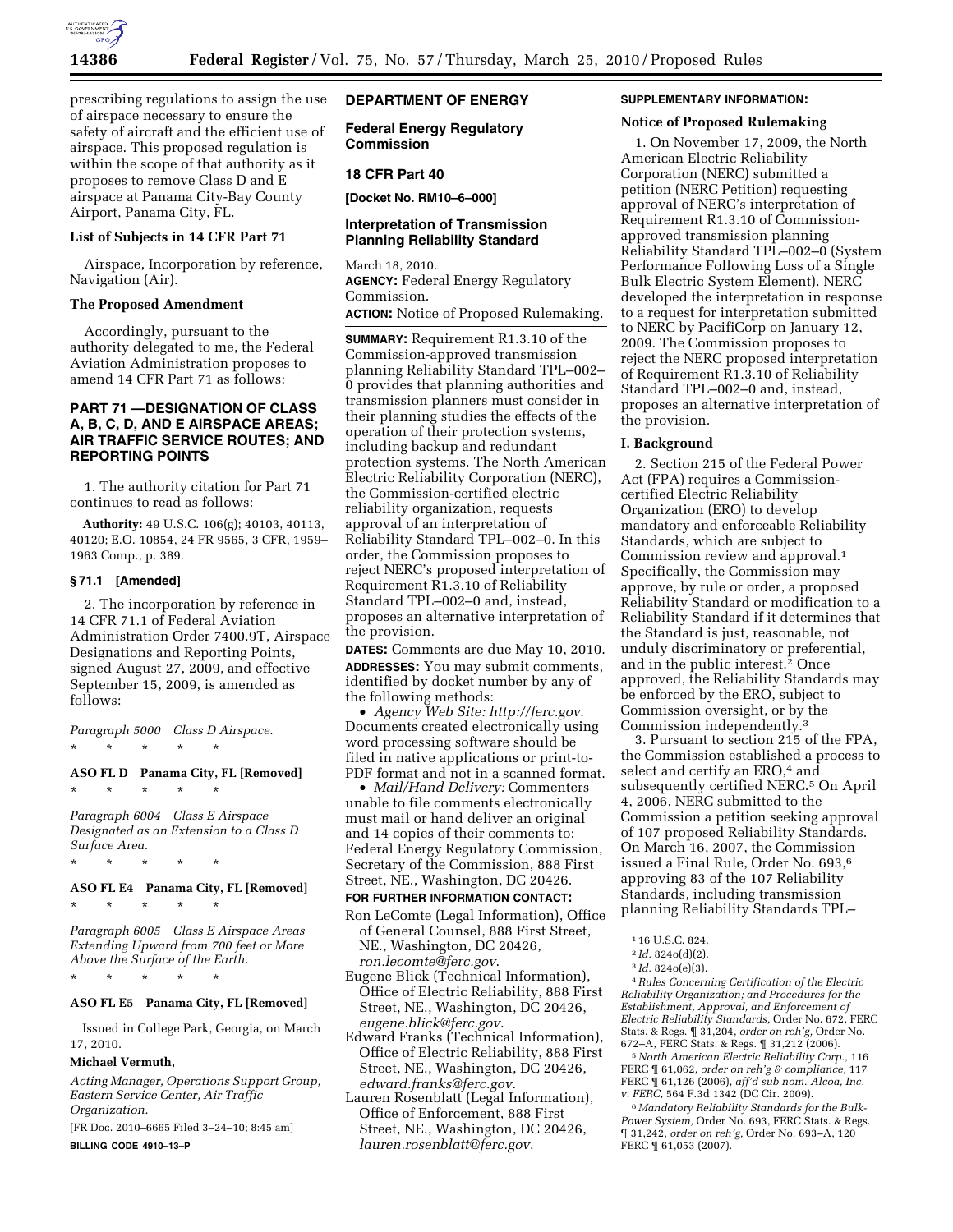001–0 through TPL–004–0. In addition, pursuant to section 215(d)(5) of the FPA,7 the Commission directed NERC to develop modifications to 56 of the 83 approved Reliability Standards, including TPL–002–0.8

4. NERC's Rules of Procedure provide that a person that is ''directly and materially affected'' by Bulk-Power System reliability may request an interpretation of a Reliability Standard.9 In response, the ERO will assemble a team with relevant expertise to address the requested interpretation and also form a ballot pool. NERC's Rules of Procedure provide that, within 45 days, the team will draft an interpretation of the reliability standard and submit it to the ballot pool. If approved by the ballot pool and subsequently by the NERC Board of Trustees (Board), the interpretation is appended to the Reliability Standard and filed with the applicable regulatory authorities for approval.

## **II. Transmission Planning Reliability Standards**

5. Each of the transmission planning Reliability Standards, TPL–001–0 through TPL–004–0, requires the planning authorities and transmission planners (planner) to provide a ''valid assessment'' that would ''ensure that reliable systems are developed that meet specified performance requirements'' both in the near-term (years one through five) and in the longer-term (years six through ten, or as needed). For each of these Reliability Standards, entities must adequately assess a range of operating conditions on their systems and plan to meet certain performance criteria that the Reliability Standards specify for each of four classes of contingencies.10 The principles that planners must apply to the design of the assessment and of the supporting studies are set forth in the Requirements of the specific Reliability Standard.

6. Table I, which is incorporated into each TPL Reliability Standards, sets forth the different types of contingencies that planners must study pursuant to the specific Reliability Standard, and the performance criteria the system must meet when experiencing those

contingencies to reliably meet all projected customer demand.

7. Reliability Standard TPL–002–0 requires planners to assess system performance subject to Category B contingencies (''event resulting in the loss of a single element'') outlined in Table I. As provided in Table I, Category B contingencies include:

(1) A single-line-to-ground (SLG) or three-phase  $(3\emptyset)$  fault with "normal" clearing'' that removes from service either a generator, transmission circuit or transformer;11

(2) Loss of an element without a fault; or

(3) Outage of a single pole (direct current) line with normal clearing. 8. Requirement R1 of Reliability Standard TPL–002–0 states:

R1. The Planning Authority and Transmission Planner shall each demonstrate through a valid assessment that its portion of the interconnected transmission system is planned such that the Network can be operated to supply projected customer demands and projected Firm (non-recallable reserved) Transmission Services, at all demand levels over the range of forecast system demands, under the contingency conditions as defined in Category B. To be valid, the Planning Authority and Transmission Planner assessments shall: \* \* \*

9. Requirement R1 proceeds with sub-Requirements R1.1 through R1.5, which provide the criteria that must be met to qualify the assessment directed by Requirement R1 as valid. In particular, Requirement R1.3 mandates that the assessment shall

[b]e supported by a current or past study and/or system simulation testing that addresses each of the following categories, showing system performance following Category B. The specific elements selected (from each of the following categories) for inclusion in these studies and simulations shall be acceptable to the associated Regional Reliability Organization(s).

Further, Requirement R1.3.10 requires the planner to

[i]nclude the effects of existing and planned protection systems, including any backup or redundant systems.

10. In sum, Requirement R1 provides the parameters of a valid assessment of system performance when experiencing a single contingency; Requirement R1.3 defines the criteria for the "base cases" that must be included in the studies to support the assessment.<sup>12</sup> Requirement R1.3.10 provides as a base case criteria that the studies must include the effects of existing and planned protection systems, *including any backup or redundant systems.* 

11. Requirement R1.3.10 requires that planners study how a utility's protection system,13 which isolates faults within a defined geographic area, would operate under circumstances ''including backup or redundant systems.'' A utility designs its protection system with "primary" protection,<sup>14</sup> and may also employ ''redundant'' protection that operates for a primary protection system component that fails. Utilities also use ''backup'' protection that functions to isolate a fault when the primary protection system does not operate. Depending on the specific design, backup may remove more elements, or take longer to isolate the fault than the primary protection system.15

#### **III. NERC Proposed Interpretation**

12. In the NERC Petition, NERC explains that it received a request from PacifiCorp for an interpretation of Reliability Standard TPL–002–0, Requirement R1.3.10, addressing three specific questions. Below, we restate the PacifiCorp questions and NERC interpretations:

*Question 1:* Does TPL–002–0 R1.3.10 require that all elements that are expected to be removed from service through normal operation of the protection systems be removed in simulations?

*Response 1:* TPL–002–0 requires that System studies or simulations be made to assess the impact of single Contingency operation with Normal Clearing. TPL–002–0, R1.3.10 does require that all elements expected to be removed from service through normal operations of the Protection Systems be removed in simulations.

*Question 2:* Is a Category B disturbance limited to faults with [N]ormal [C]learing where the protection system operates as designed

14A primary protection scheme is the first line of defense designed to remove the minimum number of elements in the shortest time.

15A backup protection system isolates the fault or disturbance by removing additional elements some period of time after the non-redundant primary protection system would do so, operating because that primary protection system did not function properly. Remote backup protection refers to protection systems that operate breakers distant from the site of the contingency and therefore result in the isolation of a larger portion of the bulk electric system.

<sup>7</sup> 16 U.S.C. 824o(d)(5).

<sup>8</sup>Order No. 693, FERC Stats & Regs. ¶ 31,242 at P 1797.

<sup>9</sup>NERC Rules of Procedure, Appendix 3A, Reliability Standards Development Procedure, Version 6.1, at 26–27 (2007).

<sup>10</sup>TPL–001–0 through TPL–004–0 each includes the same Table I, titled ''Transmission System Standards—Normal and Emergency Conditions,'' which identifies the classes of contingencies as Category A through Category D. TPL–002–0 addresses Category B contingencies.

<sup>11</sup>*See, Section IV. C.* for the definition of normal clearing.

<sup>&</sup>lt;sup>12</sup> Requirement R1.3 uses the term "categories" to define the criteria that must be included in the base cases.

<sup>13</sup>A protection system consists of protective relays, associated communication systems, voltage and current sensing devices, station batteries and DC control circuitry for the protection of bulk electric system elements. It detects faults and initiates operation of circuit breakers, thereby isolating the faulted element(s) from the remainder of the interconnected transmission system.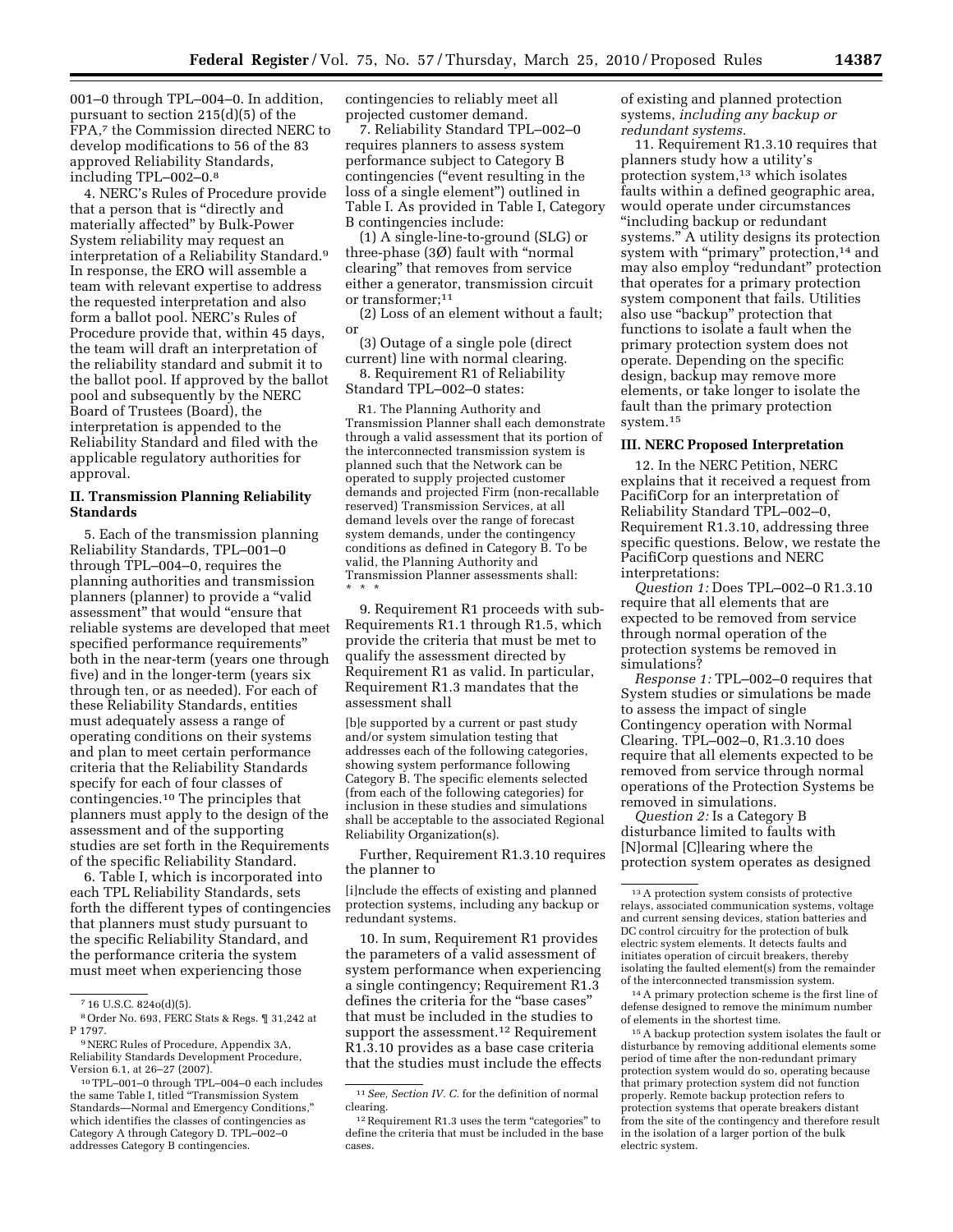in the time expected with proper functioning of the protection system(s) or do Category B disturbances extend to protection system misoperations and failures?

*Response 2:* This standard does not require an assessment of the Transmission System performance due to a Protection System failure or Protection System misoperation. Protection System failure or Protection System misoperation is addressed in TPL–003–0—System Performance following Loss of Two or More Bulk Electric System Elements (Category C) and TPL–004–0—System Performance Following Extreme Events Resulting in the Loss of Two or More Bulk Electric System (BES) Elements (Category D).

*Question 3:* Does TPL–002–0, R1.3.10 require that planning for Category B [C]ontingencies assume a [C]ontingency that results in something other than a [N]ormal [C]learing event even though the TPL–002–0 Table I—Category B matrix uses the phrase "SLG or 3-Phase Fault, with Normal Clearing?''

*Response 3:* TPL–002–0, R1.3.10 does not require simulating anything other than Normal Clearing when assessing the impact of a Single Line Ground (SLG) or 3-Phase  $(3\emptyset)$  Fault on the performance of the Transmission System.16

13. In support of its request for approval, NERC contends that the proposed interpretation directly supports the reliability purpose of TPL– 002–0 because it clarifies what is required for the ''System simulations'' cited in the main requirement without expanding the reach of the standard.<sup>17</sup> NERC maintains that the proposed interpretation clearly identifies what needs to be done—that all elements expected to be removed from service through normal operation of the protection system must be removed in simulations and that only normal clearing is required in the simulations. NERC states that the proposed interpretation clearly distinguishes that misoperations and failures of the protection system are not part of Reliability Standard TPL–002–0, but are addressed in other standards. NERC states that the interpretation will result in ensuring that an adequate level of reliability for the Bulk-Power System

will be achieved and maintained by providing clarity and certainty in support of the objective.

14. In approving the proposed interpretation, the NERC Board stated that it applied a standard of strict construction that does not expand the reach of the Reliability Standard or correct a perceived gap or deficiency in the standard.18 The NERC Board recommended that any gaps or deficiencies in a Reliability Standard that are evident through the interpretation process be addressed promptly by the standards drafting team. NERC states that it will examine any gaps or deficiencies in Reliability Standard TPL–002–0 in its consideration of the next version of this standard through the Reliability Standards Development Procedure.19

#### **IV. Discussion**

15. We propose to reject NERC's proposed interpretation of Reliability Standard TPL–002–0, Requirement R1.3.10. NERC proposes to interpret that simulations to assess the impact of single contingency operation "do[ ] not require an assessment of the Transmission System performance due to a Protection System failure or Protection System misoperation'' to be in compliance with Requirement R1.3.10 of Reliability Standard TPL– 002–0. NERC's proposed interpretation miscategorizes non-operation of nonredundant primary protection systems as protection system failure which is addressed in TPL–003–0 and TPL–004– 0. However, pursuant to TPL–002–0, planners are required to study the effects of existing and planned protection systems, including backup and redundant systems. Accordingly, by categorizing the non-operation of nonredundant primary protection systems as a protection system failure, NERC's proposed interpretation misses studying the effects of backup and redundant protection systems pursuant to Requirement R1.3.10 of TPL–002–0. Rather, for the reasons discussed below, we believe that the Requirement R1.3.10 of TPL–002–0 requires that planners study, in their system assessments, the non-operation of primary protection systems in order to ascertain whether and how reliance on the as-designed backup or redundant protection systems affects reliability. Accordingly, we propose an interpretation of Requirement R1.3.10 of Reliability

Standard TPL–002–0 consistent with our understanding.

16. In support of our proposed interpretation, we explain that planning assessments are developed through base case simulations. We then distinguish a contingency from the base case, and conclude that the non-operation of a non-redundant primary protection system is not a contingency. Finally, we explain that normal clearing of a contingency depends on the protection system that operates to clear the contingency, and that only by modeling the non-operation of non-redundant primary protection systems in the base case would the planner include the effects of existing and planned protection systems, including backup or redundant systems. For these reasons, our proposed interpretation would require modeling of the non-operation of primary protection systems to be in compliance with Requirement R1.3.10 of Reliability Standard TPL–002–000, and not by the requirements to be in compliance with Reliability Standards TPL–003–0 and TPL–004–0.

## *A. Assessment Through Base Case Simulations*

17. Reliability Standard TPL–002–0 requires that planning authorities and planners demonstrate, through a valid assessment, that their portion of the interconnected transmission system will supply the projected customer demands and projected firm transmission service over a variety of conditions. A planner performs the assessment of its portion of the interconnected transmission system through computer modeling and simulations, in which the planner first creates base cases that reflect an array of system operating conditions. Using these base cases as a starting point, the planner then assesses the performance of the system and tests the base cases by subjecting them through computer modeling and simulations to various Category B Contingencies outlined in Table I.

18. Performance of the system as modeled, assuming all of the Contingencies taken one at a time and at any location in the bulk electric system, must meet the performance criteria specified in Table I for Category B Contingencies. The performance criteria in Table I specifies that, in the event of a Category B Contingency, the system (1) remains stable and both thermal and voltage limits remain within applicable ratings; 20 (2)

<sup>16</sup>NERC Petition at 10. In support for its request for an interpretation, PacifiCorp states that ''[i]f TPL–002–0, R1.3.10 requires that planning for Category B Contingencies must assume failure or misoperation of all existing and planned protection systems, protection system failures previously identified as Category C [ ] Contingencies or Category D [ ] Contingencies would now become Category B Contingencies \* \* \*'' *Id.* at Appendix A at 1–2.

<sup>17</sup>NERC Petition at 11.

<sup>18</sup> *Id.* at 5.

<sup>19</sup>NERC states that this standard is included in Project 2006–02—Assess Transmission Future Needs and Develop Transmission Plans that is expected to be completed in the first half of 2010.

<sup>20</sup>TPL–002–0, Table I defines ''applicable ratings'' in its footnote "a". If other than normal ratings are applied, the planner must show that the bulk electric system can withstand the next contingency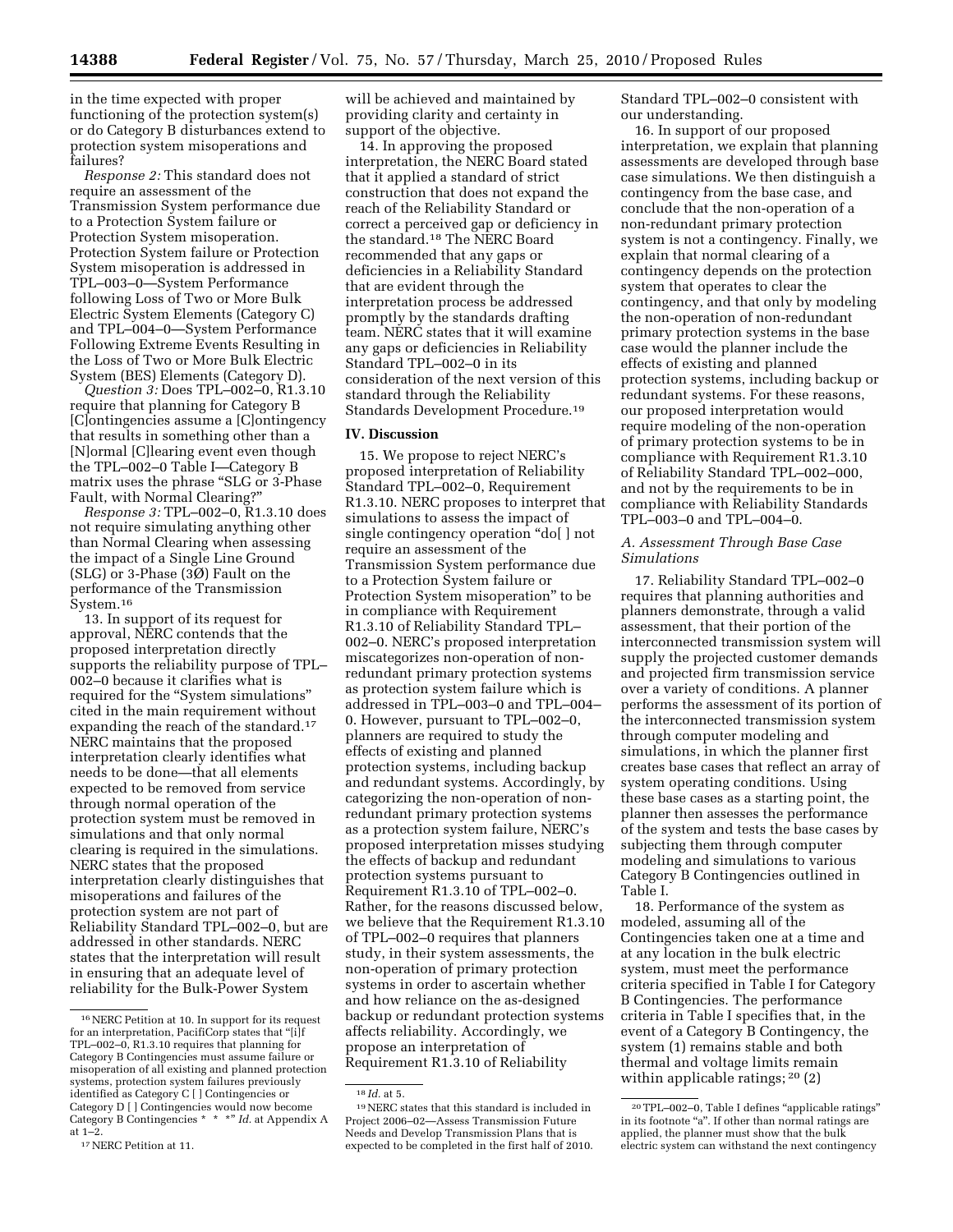continues to serve all firm demand and firm transfers; 21 and (3) does not have any cascading outages. If the studies or system simulation tests show that, for Category B Contingencies, any of the system base cases do not meet these performance criteria, pursuant to Requirement R2 of Reliability Standard TPL–002–0, the planner must determine and document a modification.

## *B. Distinguishing a Contingency From the Base Case*

19. As previously discussed, Table I of Reliability Standard TPL–002–0 sets forth the Category B Contingencies that a planner must assess pursuant to Reliability Standard TPL–002–0. Table I defines contingencies in terms of their "initiating event(s)" and the elements the initiating event takes out of service. The determination of what elements would be taken out of service as a result of a Category B Contingency should not be confused with the number of elements ultimately taken out of service by the system's response to the initiating event.22 For example, a contingency may involve a fault at a transformer at a generating unit. In response to the fault, operation of the primary protection system at the unit transformer, as designed, removes both the unit transformer and the associated generator from service. This scenario qualifies as a single contingency because there is only one initiating event involving one element—the transformer—even though the end state of the system includes the loss of two system elements—a unit transformer and a generator.

20. It is also important to distinguish an element taken out of service by a contingency or the operation of a protection system from an element or protection system component that the base case assumes is not in operation. Transmission elements that are not in service and generators that are not dispatched or that are assumed to be "out of service" in the base case are not considered to be contingencies. For example, if the base case assumes that three generators and one line will be out

of service for load conditions or maintenance, the base case system without those facilities in service is the normal operating condition. Requirement R1.3.10 requires the system planner to study the effects of the non-operation of the non-redundant primary protection system in the base case simulations, not the effects of protection systems that are out of service.<sup>23</sup>

21. The Commission proposes to interpret that the non-operation of a non-redundant primary protection system is not a contingency and Requirement R1.3.10 requires that the planner model, as a condition in the base case, the non-operation of the primary protection system, accounting for operation of the redundant protection system or, alternatively, the fact that the protection system is not redundant, as appropriate. Only by modeling and simulating system conditions with base cases representing element outages and clearing times associated with non-operation of the primary protection system will a planner comply with Requirement R1.3.10 of Reliability Standard TPL– 002–0, that is, to study the "effects of \* \* \* any backup or redundant [protection] systems'' on Category B contingencies. The Commission intends its proposed interpretation to ensure that the phrase is not rendered a nullity.

## *C. Normal Versus Delayed Clearing of the Contingency*

22. Requirement R1.3.10 also requires that a planner's studies and simulations model the Category B Contingencies *with normal clearing.* Footnote "e" of Table I defines ''normal'' and ''delayed'' clearing as follows:

Normal clearing is when the protection system operates as designed and the Fault is cleared in the time normally expected with proper functioning of the installed protection system. Delayed clearing of a Fault is due to failure of any protection system component such as a relay, circuit breaker, or current transformer, and not because of an intentional design delay.

23. The assumptions in a base case as to which protection system will operate to clear the contingency against which the base case is tested determines the amount of time associated with "operate[] as designed." Thus, the base case assumptions determine which method of clearing constitutes normal clearing. If the base case being tested assumes the primary protection system operates, normal clearing of the

contingency will be the clearing that is consistent with the as-designed operation of the primary protection system. If the base case assumes the primary protection system will not operate, normal clearing will be that clearing that is consistent with the redundant protection, if provided, or asdesigned backup protection for that primary protection system.24 In a study or simulation test, how the protection systems operate will determine which circuit breakers will open and the times it takes for specific breakers to open. The changes in system topology due to the opening of circuit breakers (which takes elements out of service), the operating times in which those circuit breakers open, and the total time required to clear the fault from the system all affect how the bulk electric system performs.

24. Delayed clearing of the contingency results only when the protection system in service in the base case (whether primary or back-up) does not operate as-designed due to a failure, such as a relay failing to operate (one form of relay misoperation), stuck breaker or other disabling condition. The concepts of normal and delayed clearing apply in the same manner to non-redundant primary protection systems. An example of normal clearing with longer clearing times is if the nonoperation of a primary protection system disables both the primary protection and its breaker-failureinitiate protection. The backup protection that the system base case must test would be the next level of backup that would operate in the event of the contingency. The next level of backup protection may, for example, be the protection systems located at the adjacent substations, and will typically take longer to operate the necessary breakers by removing more elements to clear the fault than the operation of the primary or breaker-failure-initiate protection systems.25 These longer clearing times do not constitute or create a situation of delayed clearing, however, because the longer clearing times are the as-designed operating

through system adjustments that do not result in the loss of firm load or firm transfers. System adjustments for Category B Contingencies do not include tripping of capacity resources.

<sup>21</sup>*See* Order No. 693, FERC Stats & Regs. ¶ 31,242 at P 1791–1795.

<sup>22</sup> In Order No. 693, the Commission explained, "a single contingency consists of a failure of a single element that faithfully duplicates what will happen in the actual system. \* \* \*. Thus, if the system is designed such that failure of a single element removes from service multiple elements in order to isolate the faulted element, then that is what should be simulated to assess system performance.'' Order No. 693, FERC Stats & Regs. ¶ 31,242 at P 1716.

<sup>23</sup>TPL–002–0, R.1.3.12 provides for the inclusion of a planned (including maintenance) outage of any bulk electric equipment (including protection systems or their components).

<sup>24</sup>For example, for a fault near one end of a line protected by distance relaying without communications, normal clearing from the end close to the fault will be zone 1 or times associated with primary clearing while the remote end will be zone 2 or times associated with back-up clearing. Both of these times are normal clearing as they are in accordance with design criteria.

<sup>25</sup> In the circumstance of this example, the Commission refers to the system that initiates breaker failure protection as the backup protection system that is coordinated to operate when the nonredundant primary protection system does not operate within a specified period of time.